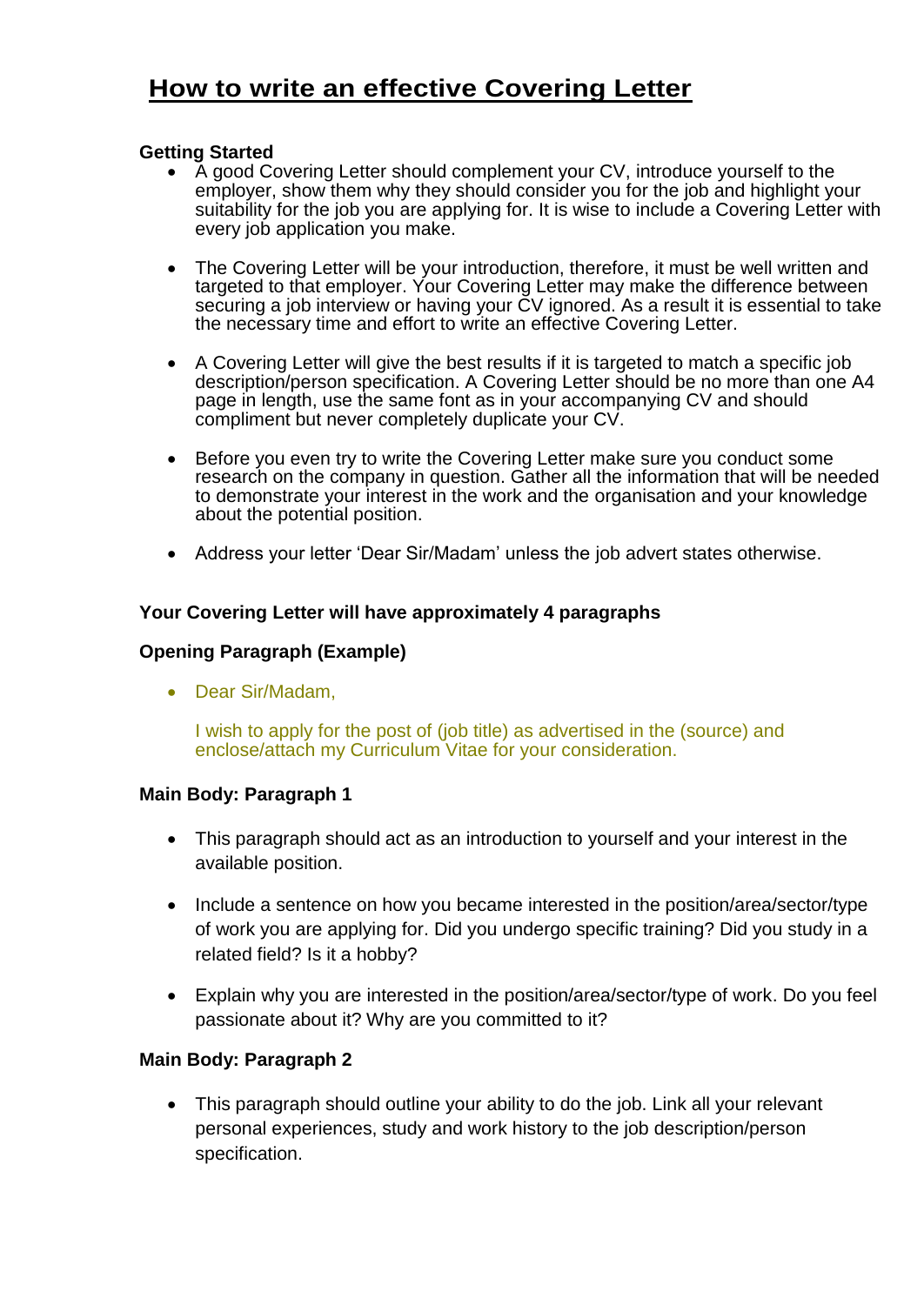- List actual skills/experience relevant to the position being applied for, refer to job advert/job description eg. If the job requires someone who is resourceful then state that you have this skill.
- If you follow these guidelines when completing both main body paragraphs you will demonstrate your commitment to the position and your qualifications to undertake it.

### **Closing Paragraph (Example)**

• Thank you for considering my potential and I hope that it has persuaded you of my ability to make a real contribution to (organisation). Please do not hesitate to contact me if you require any further information and I look forward to hearing from you.

#### **Remember**

Use 'Yours Sincerely' when you know the name of the recipient Use 'Yours Faithfully' when you do not know the name of the recipient

Alternatively Use 'Kind Regards' whether you know the name of the recipient or not

Print and sign you name on your Covering Letter

#### **Check your Covering Letter**

- Have a look again at your letter and make sure you have kept to the point throughout. It is very important that you do not bore potential employers with a letter that has lots of unnecessary information. Keep it clear and use normal everyday English.
- Ensure you double check your letter for grammatical errors, punctuation marks, etc. Use A4 paper of a white or pale background and ensure the printout is of good quality. Unless stated do not handwrite your Covering Letter. Employers will expect candidates to apply with a typed Covering Letter & CV in 99.9% of cases.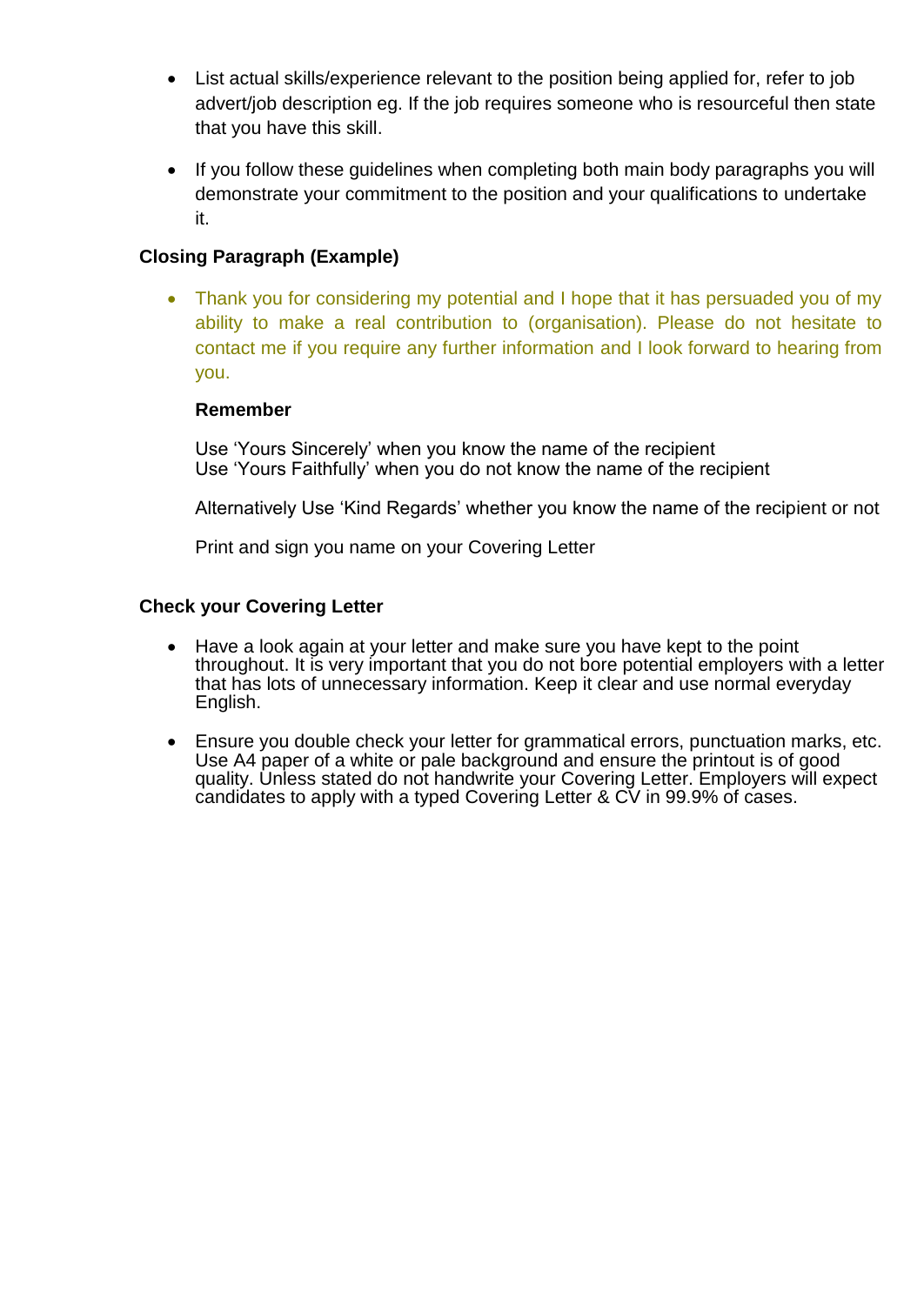#### **Covering Letter by Email**

• Standard practice when applying for a position by email is to compose a small email such as:

Dear Sir/Madam,

I wish to apply for the position of (job title) with (organisation). Please find attached my Covering Letter and CV.

Kind Regards, (Your Name)

• Send your Covering Letter and CV as separate attachments. Make sure that your Covering Letter and CV attachments have suitable names. Employers will not appreciate names such as:

> Covering Letter 4 (2) CV for Tuam Job  $\epsilon$ 26,000

It is much better to name your documents:

(job title) Covering Letter (job title) CV